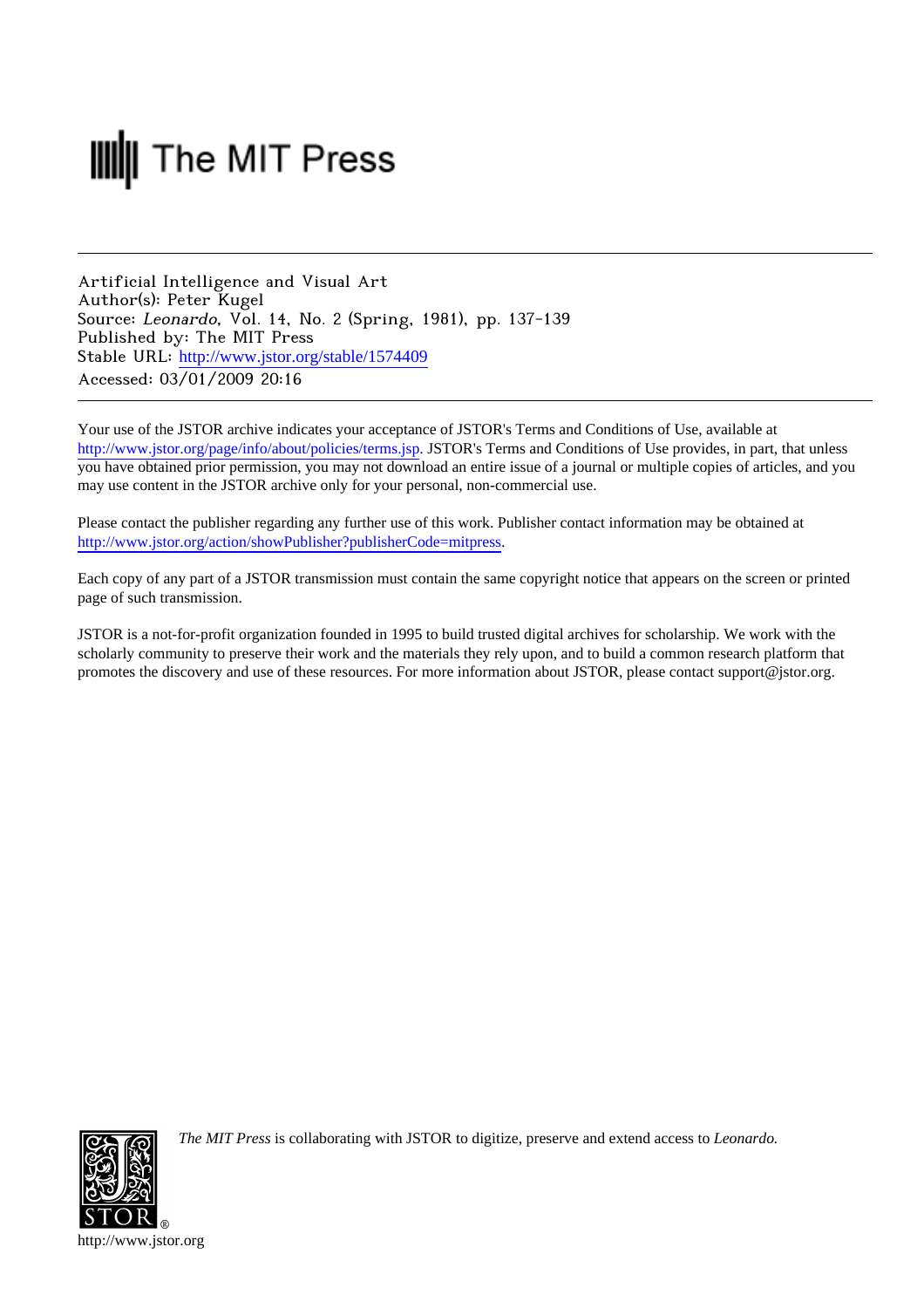# **ARTIFICIAL INTELLIGENCE AND VISUAL ART\***

**Peter Kugel\*\*** 

# **I. INTRODUCTION**

**In recent years, numerous attempts have been made to use digital computers to produce visual artworks [1] and some to understand their characteristics [l(a)-3]. This may seem rather odd if one thinks of computers as devices that merely do arithmetic. However, computers are widely believed today to be universal symbol-processing systems, and, if this is so, then they should be capable of analyzing artworks.** 

**I share with some of my colleagues in computer science a strong feeling of optimism about what can be learned by trying to produce and to analyze artworks by computer, just as I share a strong feeling of optimism about the capability of computers to deal with other processes carried out by humans. I also believe that the way computers are used today to deal with human thinking can be applied to thoughts of aestheticians and art critics and to the thinking that lies behind at least some kinds of artworks. But those applying computers to the understanding of artworks have imposed on themselves an unnecessary limitation that must be removed or else the understanding will lead to artworks computers produce that are flat and lifeless.** 

# **II. WHY SHOULD ARTISTS USE COMPUTERS?**

**On seeing a bear riding a unicycle, someone once remarked that it was an impressive achievement but wondered why anybody would want to train a bear to do such a thing. One might make the same remark about a computer program that either produced or criticized an artwork. One reason artists might wish to use computers is to produce variants of their artworks in order to relieve themselves of manual labor. Another reason is that computers may help one to obtain a better understanding of the aesthetic qualities of artworks and of the processes by which they are produced. It is this second aim that seems to me to be the main potential merit of computers for artists and aestheticians.** 

**There are at least two ways that a computer program can help one to understand a process. One way occurs when a program is formulated, because writing a program helps one to understand something in very much the way**  **that teaching somebody something helps one to better understand what one is teaching. Programming forces one to become clearer about the factors involved in a process or else computers (which are far dumber in such matters than humans) will fail to understand what they are supposed to do.** 

**The second way is for programs to serve as models of artistic processes-models that can be inspected and tested in ways that actual processes cannot. For example, the cognitive aspects of the art-making process take place in an artist's brain and at present they are not available for inspection by others, whereas a computer program for an artwork is written on a piece of paper, and the aspects are clearly stated.** 

#### **III. BRAIN, MIND AND THINKING**

**What is one to do if one wants to develop a precise account of thinking? One approach has been offered by behaviorist psychologists. They simplified matters by suggesting that thinking operates like the process diagrammed in Fig. 1. Since one cannot at present obtain information on what goes on inside the brain, argued behaviorists, one should analyze only the information input to the brain and the human response or output.** 

**But one cannot help asking, what goes on between the inputs and outputs? What happens in the brain in the middle? Neurologists may point to an open cranium of a cadaver and say: Look, here it is, the thing that thinks. And, if one then replies that one cannot see anything but peculiar convolutions, such neurologists may cut out a slice of the brain and place it under a microscope so that one can better see details.** 

**It is little wonder that many people, confronted with such approaches, turn to computer scientists who say: You want to know what goes on inside the human brain? Then try to design a machine capable of doing what a brain does. At least, one can inspect the machine in order to understand how it functions. It may work in the same way as the brain does, but, if it does not, then at least one has a machine that may have other uses.** 

# **IV. CAN DIGITAL COMPUTERS THINK?**

**When in science one tries to understand something, say the way objects fall to the Earth under the force of gravity,** 



**Fig. 1. Diagram of a thinker** 

**<sup>\*</sup>Parts of this article are taken from The Controversy Goes On: Can Computers Think?, which appeared in Creative Computing, Nos. 8, 9 and 10, 1979. Permission given by the publisher, Creative Computing, P.O. Box 789-M, Morristown, NJ, U.S.A. \*\*Computer scientist, Boston College, Chesnut Hill, MA 02167, U.S.A.**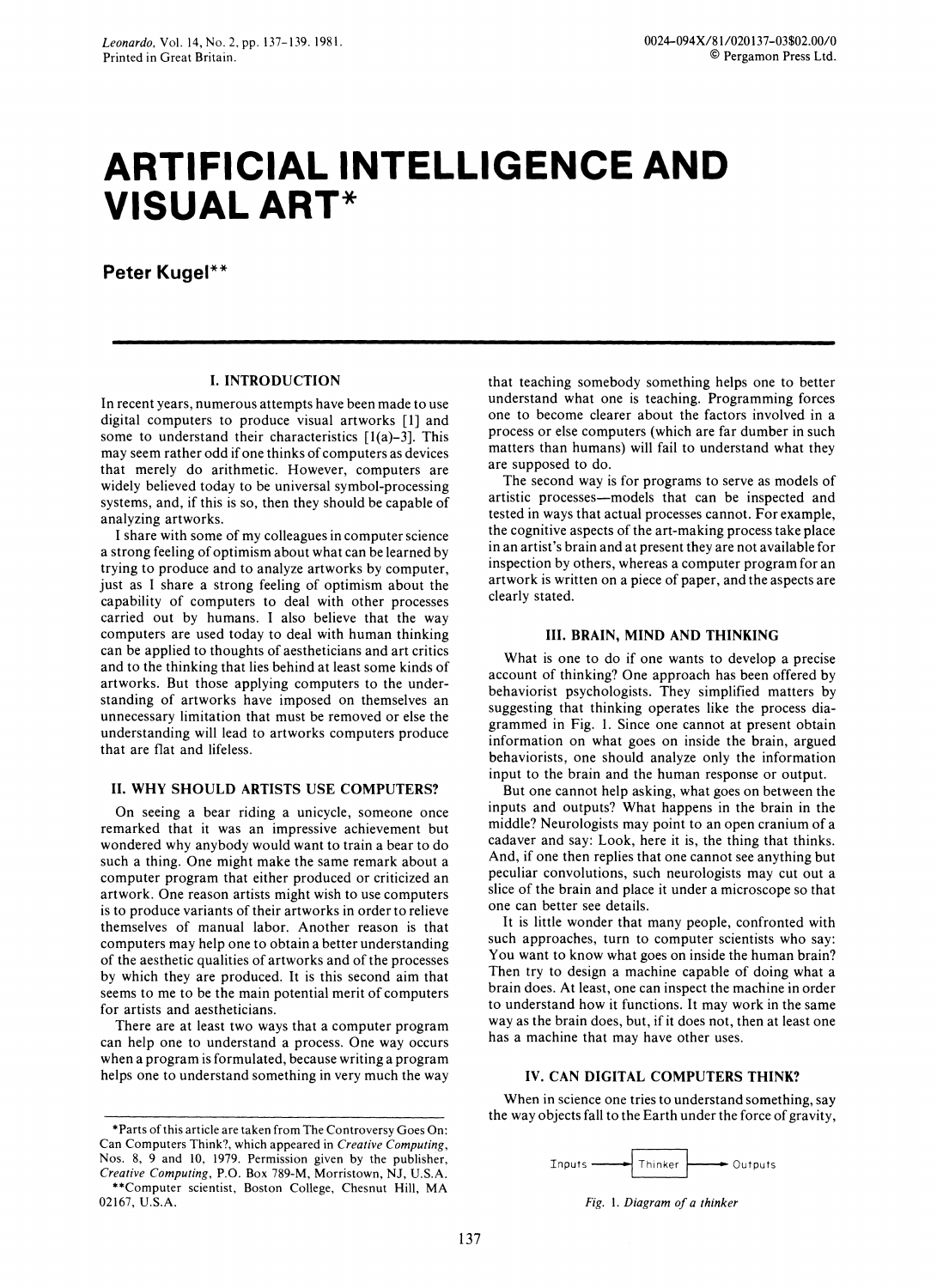**one proposes a model for the process. If the model can be formulated in precise form, it can be programmed for a computer and tested by the computer. Similarly, if one can formulate a precise model of thinking in general, or of artistic thinking in particular, one should be able to program it and test it by computer.** 

**Attempts have been made in recent centuries to build, or at least to design, 'thinking' machines. Current interest in such machines derives from the availability of the digital computer, which is different in kind from machines that have been considered in the past.** 

**If any machine can be constructed to 'think' or be capable of what is called Artificial Intelligence (AI), it is now believed that the digital computer is the machine. This follows from a thesis suggested by the British mathematician A. M. Turing [4], according to whom that which can be done by any machine by way of symbol processing can be done by computer.** 

**Turing asked himself an important question: How many different types of computing machines must be designed if all kinds of information processing are to be carried out mechanically? His answer was that it is possible to design a single machine that merely requires different programs and this is called a Universal Turing Machine. Present-day digital computers theoretically can meet this condition. From this it follows that if digital computers cannot be programmed to behave intelligently or to provide AI, then AI cannot be achieved by any machine.** 

**If thinking cannot be carried out mechanically, thinking must involve non-mechanical processes. Some computer scientists do not accept this possibility, since they feel this would imply that thinking cannot be treated scientifically. If thinking is a mechanical process, then it should be possible to devise a program that causes a computer to think.** 

**Turing [5] suggested a behavioral definition of thinking. A machine, stated Turing, can be said to think if it can produce the behavior of a thinking person limited to what can be transmitted by means of a teletypewriter. It has been objected that this definition does not take account of what happens inside the brain. But, if a computer can be programmed to satisfy Turing's definition, then an important step forward would be made in the development of AI.** 

**Although humans are not programmed as computers are, they seem to be directed by something that behaves much like a program. Thus, for example, when one learns to play a game such as chess, what one has learned to do is almost certainly represented by some sort of finite configuration in one's mind that can be applied to a particular position in chess in order to make the next move. This configuration guides the mind in evaluating positions in order to make a good next move and the configuration is undoubtedly a lot like a computer program. One of the striking successes of AI research has been the development of chess programs capable of defeating good chess players.** 

**Computer chess programs capable of defeating me might be said to be more intelligent in chess than I am. But I could argue that the computer was not intelligent but merely followed the instructions in programs prepared by more intelligent chess players than I am.** 

### **V. CAN COMPUTERS BE TAUGHT TO THINK?**

**Consider the task of continuing a sequence of numbers when only a few initial numbers are given. Suppose the initial numbers are 2, 4, 6, 8 ... The continuation might be** 

**10, 12, 14,... Following an idea of Solomonoff [6], one can say that this kind of task is typical of making a generalization from specific examples, a kind of task that also includes the following: (1) A child is given an initial set of utterances in a natural language and learns the basis of the language. (2) A scientist is given specific observations and develops a hypothesis generalizing them in order to predict new observations. (3) You are asked on the basis of these above two examples to develop a concept of learning general ideas from examples.** 

**There are two steps involved in such a process (Fig. 2)-rule formation (Part 1) and rule application (Part 2).** 



**Fig. 2. Diagram of an intelligent system** 

**Computers can apply rules as well as, and sometimes better than, a human. What computers at present do badly is formulate the rules to be applied. One reason is that a given sequence such as 2, 4, 6, 8 ... might be continued by 6, 4, 2, 0, -2, -4, -6 ... or by 8, 8, 8 .... How does one decide which is the correct continuation? This problem arises in those cases where one is asked to go beyond the information provided. One cannot be sure that a hypothesis based on the information provided will not be invalidated by a new bit of information. The English philosopher David Hume noticed this and thought it made the validity of generalization by induction very doubtful.** 

**But Hume was wrong. Recent developments in mathematical logic [7, 8, 9] suggest that there are processes that can 'go beyond the information given' both with certainty and in finite time. For example, suppose that one wishes to determine if there is an underlying pattern in an infinite sequence of integers. Evidently, one can consider only a small part of such a sequence. This can be done by the following kind of trial-and-error procedure.** 

**Consider just enough of the sequence of integers to permit one to formulate a hypothetical rule for a pattern underlying the sequence. Test the rule against more integers of the sequence. If the rule is violated, formulate a new hypothetical rule and repeat the procedure. Now, it is possible that such a procedure will lead, in finite time, to a rule that is not violated, and, if it does, the rule must be correct for the whole infinite sequence of integers.** 

**This kind of procedure, however, cannot be carried out by a digital computer when it is used as a Turing Machine, because such a machine must put out a final rule and stop. A trial-and-error machine cannot stop, because it cannot know when it has put out its final rule.** 

**Computing procedures reach conclusions in finite time, and one can tell when they have done so. This is because one counts the first result they produce. Trial-and-error procedures also reach conclusions in finite time, but one cannot tell when they have done so. This is because one counts the last result they produce (rather than the first). This may seem like a subtle difference, but it makes them much more powerful than computing procedures.** 

**It also makes them a nuisance for computer operators. One cannot turn off a computer running a trial-and-error procedure, because one never knows when it is 'done'. Thus, one cannot deliver the results to a customer, because one cannot know, at any moment, that the**